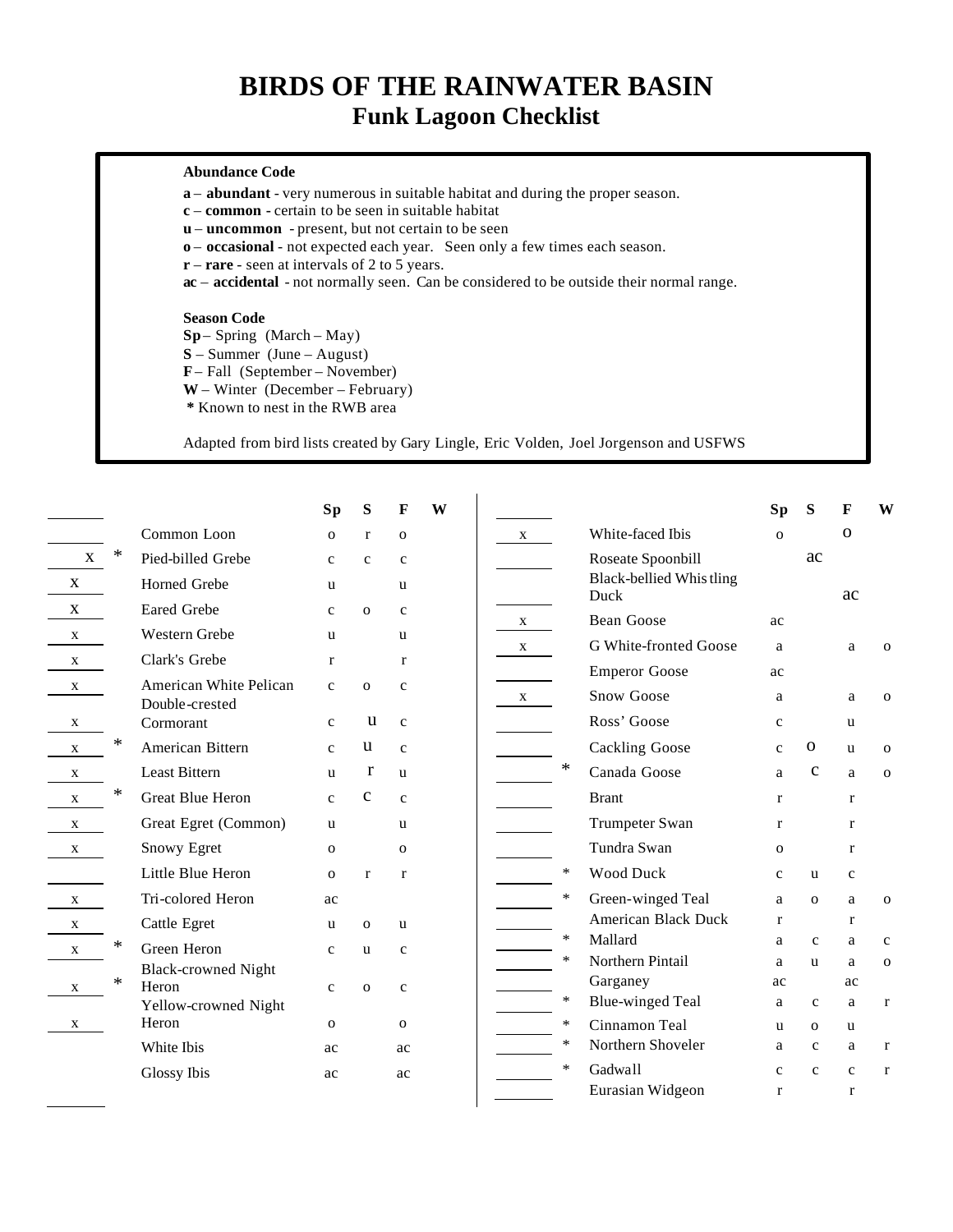| $\ast$ | American Widgeon        | $\mathbf c$  | ${\bf O}$    | $\mathbf c$  | $\bf r$      |        | Purple Gallinule                             | ac               |              |                  |              |
|--------|-------------------------|--------------|--------------|--------------|--------------|--------|----------------------------------------------|------------------|--------------|------------------|--------------|
|        | Canvasback              | u            |              | u            |              |        | Common Moorhen                               | $\bf r$          |              | $\bf r$          |              |
| $\ast$ | Redhead                 | $\mathbf{C}$ | <b>u</b>     | $\mathbf{C}$ |              | $\ast$ | American Coot                                | a                | $\mathbf c$  | a                | $\mathbf{O}$ |
|        | Ring-necked Duck        | u            |              | u            |              |        | Sandhill Crane                               | a                |              | $\mathbf c$      |              |
|        | Greater Scaup           | $\bf r$      |              | $\mathbf{r}$ |              |        | Common Crane                                 | ac               |              |                  |              |
|        | Lesser Scaup            | a            |              | $\mathbf c$  | $\bf r$      |        | <b>Whooping Crane</b>                        | $\mathbf 0$      |              | $\mathbf{O}$     |              |
|        | White-winged Scoter     | $\mathbf{r}$ |              | $\mathbf{r}$ |              |        | <b>Black-bellied Plover</b>                  | $\mathbf 0$      |              | 0                |              |
|        | Common Goldeneye        | $\mathbf{O}$ |              | $\mathbf 0$  | r            |        | American Golden Plover                       | u                |              |                  |              |
|        | Barrow's Goldeneye      | $\mathbf{r}$ |              | r            | r            |        | Snowy Plover                                 | $\bf r$          |              | $\bf r$          |              |
|        | Bufflehead              | <b>u</b>     |              | u            |              | ∗      | Semipalmated Plover                          | $\mathbf c$      |              | $\mathbf c$      |              |
|        | Hooded Merganser        | u            |              | u            |              |        | Piping Plover                                | $\mathbf{O}$     | O            | $\mathbf 0$      |              |
|        | Common Merganser        | $\mathbf 0$  |              |              | $\mathbf 0$  | $\ast$ | Killdeer                                     | a                | $\mathbf{c}$ | a                | $\mathbf c$  |
| ∗      | Red-breasted Merganser  | u            |              | u            |              |        | <b>Mountain Plover</b>                       | r                |              | r                |              |
| ∗      | <b>Ruddy Duck</b>       | $\mathbf{C}$ | u            | u            |              | $\ast$ | <b>Black-necked Stilt</b><br>American Avocet | u                | r            | $\mathbf{O}$     |              |
| ∗      | Turkey Vulture          |              | u            |              |              |        | Greater Yellowlegs                           | u<br>$\mathbf c$ | u            | u<br>$\mathbf c$ |              |
|        |                         | $\mathbf{O}$ |              | $\mathbf{O}$ |              |        | Lesser Yellowlegs                            | $\mathbf c$      | <b>u</b>     | $\mathbf c$      |              |
|        | Osprey                  |              |              |              |              |        | Solitary Sandpiper                           | $\mathbf c$      |              | $\mathbf c$      |              |
|        | Mississippi Kite        | r            | $\mathbf r$  |              |              |        | Willet                                       | $\mathbf c$      |              | $\mathbf c$      |              |
| $\ast$ | White-winged Kite       |              | $\mathbf r$  |              |              | ∗      | Spotted Sandpiper                            |                  |              |                  |              |
| ∗      | <b>Bald Eagle</b>       | u            |              | u            | u            |        | <b>Upland Sandpiper</b>                      | $\mathbf c$      | $\mathbf c$  | $\mathbf c$      |              |
|        | Northern Harrier        | $\mathbf c$  | $\mathbf{c}$ | $\mathbf{C}$ | u            | ∗      | (Plover)                                     | u                | u            | u                |              |
|        | Sharp-shinned Hawk      | u            | <b>u</b>     | u            | u            |        | Whimbrel                                     | r                |              | r                |              |
|        | Cooper's Hawk           | u            |              | u            | u            |        | Long-billed Curlew                           | u                | u            | <b>u</b>         |              |
|        | Northern Goshawk        | $\mathbf{O}$ |              | $\mathbf{O}$ | $\bf r$      |        | Hudsonian Godwit                             | $\mathbf c$      |              |                  |              |
|        | Broad-winged Hawk       | $\mathbf{O}$ |              |              |              |        | Marbled Godwit                               | u                |              | u                |              |
| $\ast$ | Swainson's Hawk         | $\mathbf c$  | u            | u            |              |        | <b>Ruddy Turnstone</b>                       | $\mathbf 0$      |              |                  |              |
| $\ast$ | Red-tailed Hawk         | $\mathbf{C}$ | u            | $\mathbf{c}$ | u            |        | Red Knot                                     | r                |              | r                |              |
| $\ast$ | Ferruginous Hawk        | <b>u</b>     |              | <b>u</b>     | r            |        | Sanderling                                   | $\mathbf{O}$     |              | $\mathbf{O}$     |              |
|        | Rough-legged Hawk       | u            |              | u            | $\mathbf c$  |        | Semipalmated Sandpiper                       | $\mathbf c$      |              | c                |              |
|        | Golden Eagle            | u            |              | u            | $\mathbf{o}$ |        | Western Sandpiper                            | u                | r            | u                |              |
| $\ast$ | American Kestrel        | $\mathbf{C}$ | $\mathbf{C}$ | $\mathbf{c}$ | $\mathbf{c}$ |        | Least Sandpiper                              | $\mathbf c$      |              | $\mathbf c$      |              |
|        | Merlin                  | u            |              | u            | u            |        | White-rumped Sandpiper                       | $\mathbf c$      |              |                  |              |
|        | Gyrfalcon               |              |              |              | $\mathbf r$  |        | <b>Baird's Sandpiper</b>                     | $\mathbf c$      |              | $\mathbf c$      |              |
|        | Peregrine Falcon        | $\mathbf r$  |              | $\mathbf{r}$ | $\mathbf{r}$ |        | Pectoral Sandpiper                           |                  |              |                  |              |
|        | Prairie Falcon          | ${\bf O}$    |              | $\mathbf 0$  | $\mathbf u$  |        | Dunlin                                       | a<br>$\mathbf 0$ |              | a<br>$\mathbf 0$ |              |
| ∗      | Ring-necked Pheasant    | $\mathbf{C}$ | $\mathbf{C}$ | $\mathbf c$  | $\mathbf c$  |        |                                              |                  | ac           |                  |              |
|        | Greater Prairie Chicken | <b>u</b>     | $\mathbf 0$  | $\mathbf{O}$ | u            |        | Curlew Sandpiper                             |                  |              |                  |              |
| ∗      | Wild Turkey             | u            | u            | u            | u            | ∗      | Stilt Sandpiper                              | $\mathbf{C}$     |              | $\mathbf c$      |              |
| $\ast$ | Northern Bobwhite       | $\mathbf{C}$ | $\mathbf c$  | $\mathbf{c}$ | $\mathbf c$  |        | <b>Buff-breasted Sandpiper</b>               | $\mathbf r$      |              |                  |              |
|        | Yellow Rail             |              | $\bf r$      | $\bf r$      |              |        | Ruff                                         | $\mathbf r$      |              | r                |              |
|        | King Rail               | $\mathbf{r}$ | $\mathbf{r}$ |              |              |        | Short-billed Dowitcher                       | u                |              | u                |              |
|        | Virginia Rail           | u            | $\mathbf u$  | u            |              |        | Long-billed Dowitcher                        | $\mathbf c$      |              | $\mathbf c$      |              |
| $\ast$ | Sora                    | $\mathbf{C}$ | $\mathbf c$  | $\mathbf c$  |              | ∗      | Wilson's Snipe                               | $\mathbf c$      | u            | $\mathbf c$      |              |
|        |                         |              |              |              |              |        |                                              |                  |              |                  |              |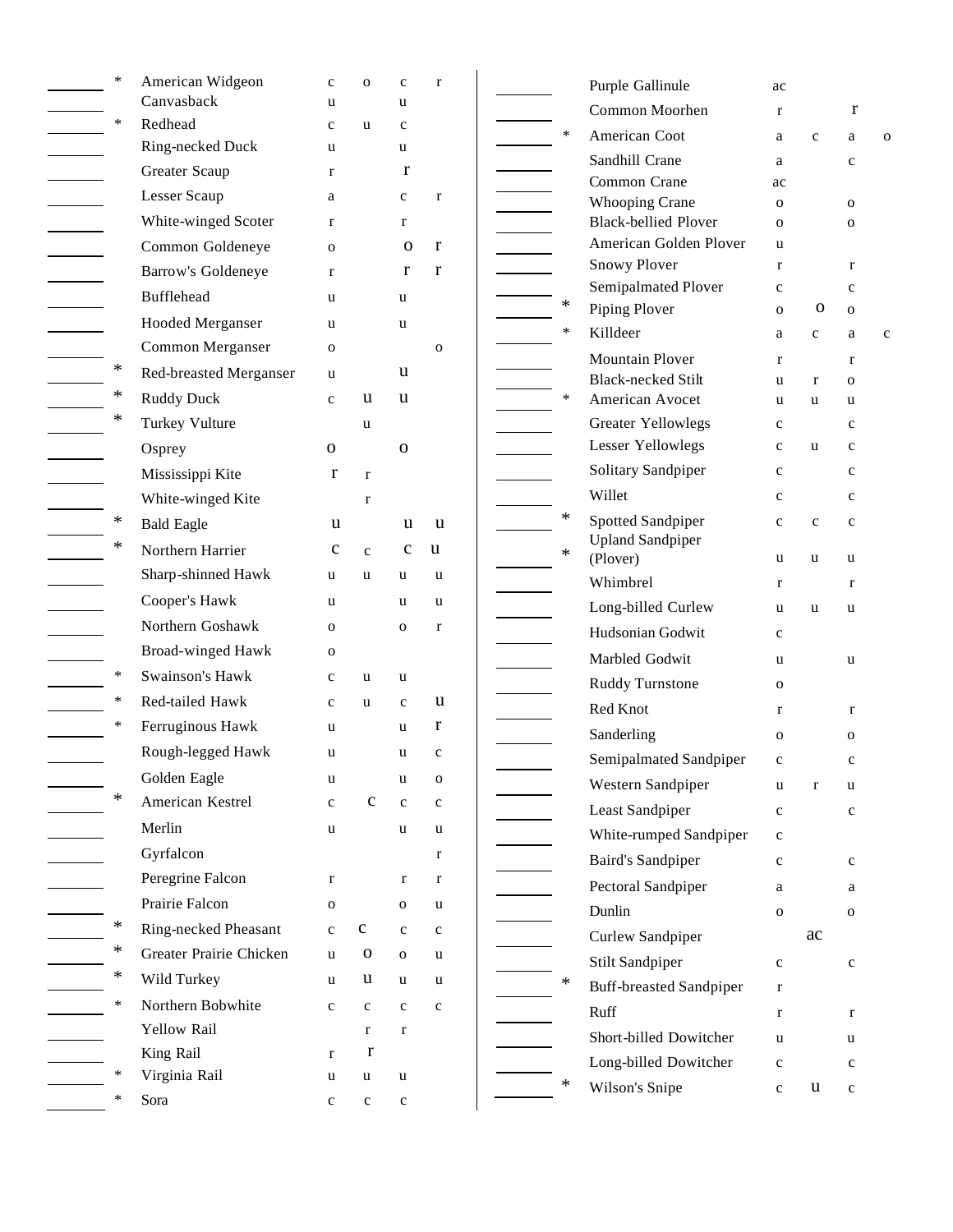| ∗      | American Woodcock                       | O            | r            | O                |              | ∗                | Red-                |
|--------|-----------------------------------------|--------------|--------------|------------------|--------------|------------------|---------------------|
| ∗      | Wilson's Phalarope                      | $\mathbf c$  | r            | $\mathbf{C}$     |              | ∗                | Red-                |
|        | Red-necked Phalarope                    | u            |              | u                |              |                  | Will                |
|        | Red Phalarope                           |              |              | r                |              | $\ast$           | Yell<br>Dow         |
|        | Laughing Gull                           | $\bf r$      |              |                  |              | ∗                | Hair                |
|        | Franklin's Gull                         | a            | $\mathbf{r}$ | a                |              | ∗                | Nort                |
|        | Little Gull                             |              |              | r                |              |                  | Oliv                |
|        | <b>Bonaparte's Gull</b>                 | 0            |              | $\mathbf{o}$     |              | $\ast$           | East<br>Yell        |
|        | Ring-billed Gull                        | $\mathbf c$  |              | u                | u            |                  | Will                |
|        | California Gull                         |              |              | $\bf r$          |              |                  | Alde                |
|        | Herring Gull                            | u            |              | u                | 0            | $\ast$           | Leas                |
|        | Thayer's Gull                           |              |              | $\bf r$          |              |                  | Ham                 |
|        | Lesser Black-backed Gull                |              |              | r                |              | $\ast$<br>$\ast$ | East<br>Say's       |
|        | <b>Glaucous Gull</b>                    |              |              | r                |              | *                | Grea                |
|        | <b>Black-legged Kittiwake</b>           |              |              | r                |              | ∗                | West                |
|        | Caspian Tern                            | u            |              | 0                |              | ∗                | East                |
|        | Common Tern                             | u            |              |                  |              | $\ast$           | Scis:               |
| $\ast$ | Forster's Tern                          | $\mathbf c$  | u            | $\mathbf c$      |              | *                | Horr                |
| *      | Least Tern                              | $\bf r$      |              | $\bf r$          |              | $\ast$           | Purp                |
| ∗      | <b>Black Tern</b>                       | $\mathbf c$  | $\mathbf c$  | $\mathbf c$      |              | $\ast$           | Tree                |
| ∗      | <b>Rock Dove</b>                        | $\mathbf c$  | $\mathbf c$  | $\mathbf c$      | $\mathbf c$  |                  | Viol                |
| ∗      | <b>Eurasian Collared Dove</b>           | u            | u            | u                | u            | $\ast$           | Roug                |
| ∗      | <b>Mourning Dove</b>                    | a            | a            | a                | a            | *<br>*           | Bank                |
| ∗      | <b>Black-billed Cuckoo</b>              | u            | u            | u                |              |                  | Cliff               |
| ∗<br>∗ | Yellow-billed Cuckoo<br>Barn Owl        | u            | u            | u                |              | *                | Barn                |
| ∗      |                                         | O            | $\mathbf{o}$ | $\mathbf 0$      | $\mathbf{o}$ | $\ast$           | Blue                |
| ∗      | Eastern Screech-Owl<br>Great Horned Owl | u<br>c       | u<br>u       | u<br>$\mathbf c$ | u<br>u       | ∗<br>∗           | Blac<br>Ame         |
|        | Snowy Owl                               |              |              |                  | 0            | ∗                | Blac                |
| ∗      | <b>Burrowing Owl</b>                    | u            | u            | u                |              |                  | Tuft                |
|        | <b>Barred Owl</b>                       | $\bf r$      | $\bf r$      | $\mathbf r$      | r            |                  | Red-                |
|        | Long-eared Owl                          | 0            | $\mathbf 0$  | O                | $\mathbf O$  | $\ast$           | Whit                |
| ∗      | Short-eared Owl                         | u            | u            | u                | u            |                  | <b>Brov</b><br>Rocl |
|        | <b>Boreal Owl</b>                       |              |              | ac               |              |                  | Caro                |
|        | Northern Saw-whet Owl                   |              |              |                  | r            |                  | Bew                 |
| ∗      | Common Nighthawk                        | $\mathbf c$  | $\mathbf{C}$ | $\mathbf c$      |              | $\ast$           |                     |
| $\ast$ | Chimney Swift                           | $\mathbf c$  | $\mathbf c$  | $\mathbf c$      |              |                  | Hou:<br>Wint        |
|        | Common Poorwill<br>Ruby-throated        | $\bf r$      |              | $\bf r$          |              | *                |                     |
|        | Hummingbird                             | u            | $\mathbf{o}$ | u                |              | *                | Sedg<br>Mars        |
|        | Broad-tailed<br>Hummingbird             |              |              |                  |              |                  | Gold                |
|        | Rufous Hummingbird                      |              |              | ac<br>ac         |              |                  | Ruby                |
| ∗      | <b>Belted Kingfisher</b>                | $\mathbf{C}$ | $\mathbf c$  | $\mathbf c$      |              |                  | Blue                |
|        |                                         |              |              |                  | u            |                  |                     |

| $\ast$ | Red-headed Woodpecker                                   | $\mathbf c$      | c           | $\mathbf c$  | O            |
|--------|---------------------------------------------------------|------------------|-------------|--------------|--------------|
| *      | Red-bellied Woodpecker                                  | $\mathbf{c}$     | $\mathbf c$ | $\mathbf c$  | c            |
|        | Williamson's Sapsucker<br>Yellow-bellied Sapsucker      | ac               |             |              | O            |
| ∗      | Downy Woodpecker                                        | c                | $\mathbf c$ | $\mathbf c$  | c            |
| ∗      | Hairy Woodpecker                                        | c                | c           | $\mathbf c$  | c            |
| *      | Northern Flicker                                        | $\mathbf c$      | $\mathbf c$ | $\mathbf c$  | $\mathbf c$  |
|        | Olive-sided Flycatcher                                  | u                |             | u            |              |
| ∗      | Eastern Wood Pewee                                      | $\mathbf c$      | $\mathbf c$ | $\mathbf c$  |              |
|        | Yellow-bellied Flycatcher                               | u                |             |              |              |
|        | Willow Flycatcher                                       |                  |             |              |              |
| ∗      | Alder Flycatcher<br>Least Flycatcher                    | u<br>$\mathbf c$ | r           | $\mathbf c$  |              |
|        | Hammond's Flycatcher                                    |                  | ac          |              |              |
| ∗      | <b>Eastern Phoebe</b>                                   | c                | u           | $\mathbf c$  |              |
| ∗      | Say's Phoebe                                            | $\mathbf c$      | c           | $\mathbf c$  |              |
| ∗      | Great Crested Flycatcher                                | $\mathbf c$      | 0           | $\mathbf c$  |              |
| ∗      | Western Kingbird                                        | a                | a           | $\mathbf c$  |              |
| ∗      | Eastern Kingbird                                        | a                | a           | $\mathbf c$  |              |
| ∗      | Scissor-tailed Flycatcher                               | r                | r           |              |              |
| *      | Horned Lark                                             | a                | c           | a            | a            |
| *      | Purple Martin                                           | $\mathbf c$      | $\mathbf c$ | $\mathbf{c}$ |              |
| *      | <b>Tree Swallow</b>                                     | $\mathbf c$      | 0           | $\mathbf c$  |              |
|        | Violet-green Swallow                                    |                  | r           | r            |              |
| ∗      | Rough-winged Swallow                                    | c                | c           | c            |              |
| *      | <b>Bank Swallow</b>                                     | u                | u           | u            |              |
| ∗      | <b>Cliff Swallow</b>                                    | c                | c           | a            |              |
| ∗      | <b>Barn Swallow</b>                                     | a                | a           | $\mathbf c$  |              |
| ∗      | <b>Blue Jay</b>                                         | с                | c           | $\mathbf c$  | c            |
| *      | <b>Black-billed Magpie</b>                              | u                | u           | u            | $\mathbf{O}$ |
| ∗      | American Crow                                           | a                | $\mathbf c$ | a            | a            |
| *      | <b>Black-capped Chickadee</b>                           | $\mathcal{C}$    | C           | C            | C            |
|        | <b>Tufted Titmouse</b>                                  | O                |             | O            | O            |
| *      | <b>Red-breasted Nuthatch</b><br>White-breasted Nuthatch |                  |             | O            | 0            |
|        |                                                         | u                | u           | u            | u            |
|        | <b>Brown Creeper</b><br>Rock Wren                       | O                |             | O            | o            |
|        | Carolina Wren                                           |                  |             | r            |              |
|        |                                                         |                  |             | u            | u            |
|        | Bewick's Wren                                           | u                |             |              |              |
| ∗      | House Wren                                              | c                | c           | c            |              |
|        | Winter Wren                                             |                  |             | u            | u            |
| *      | Sedge Wren                                              | u                | u           | u            |              |
| ∗      | Marsh Wren                                              | u                | u           | u            |              |
|        | Golden-crowned Kinglet                                  | c                |             | $\mathbf c$  | u            |
|        | Ruby-crowned Kinglet                                    | u                |             | u            |              |
|        | <b>Blue-gray Gnatcatcher</b>                            | u                |             | u            |              |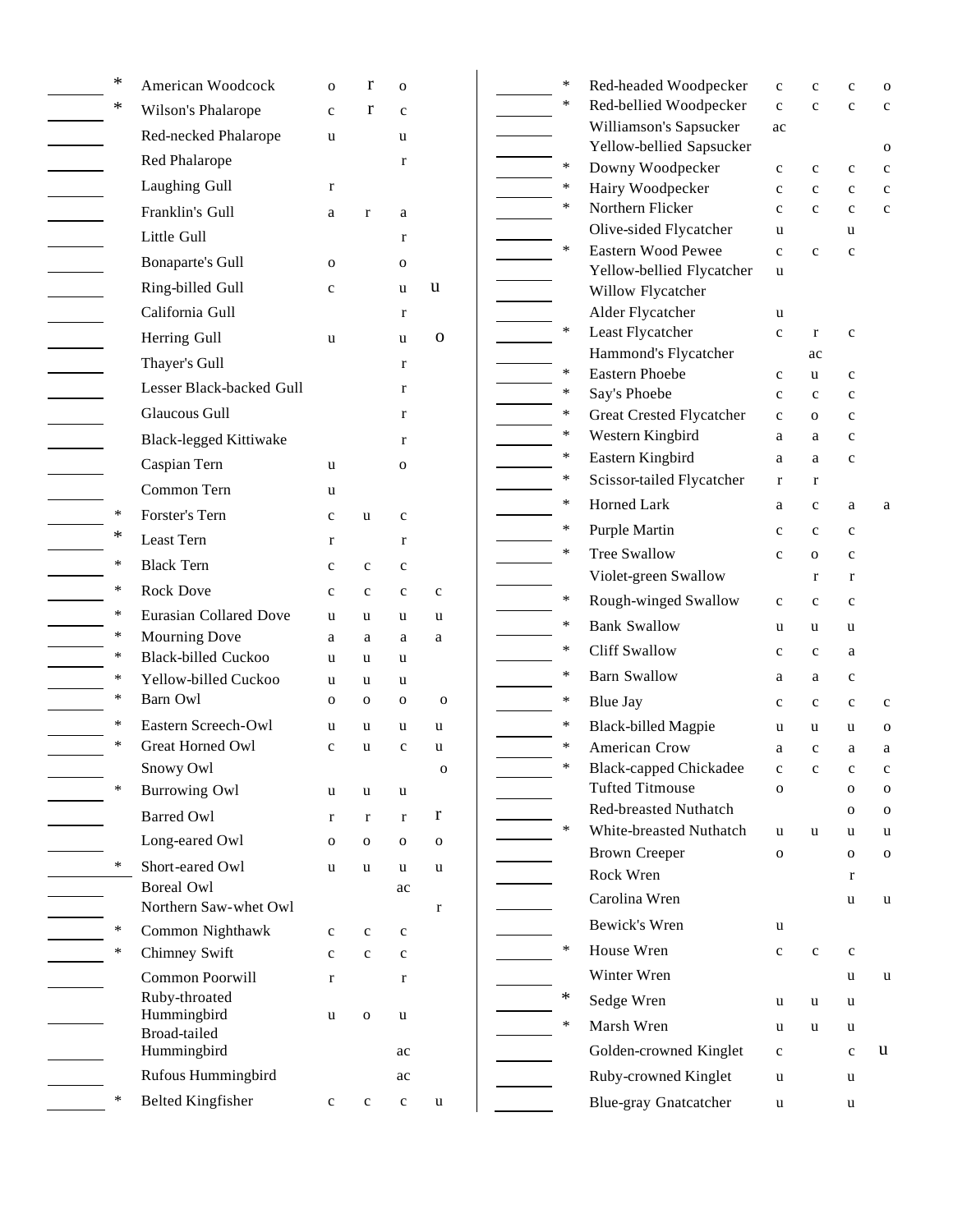| $\ast$ | Eastern Bluebird                      | u            | u            | u            | u            |  |        | Yellow-throated Warbler        | ac           |              |              |   |
|--------|---------------------------------------|--------------|--------------|--------------|--------------|--|--------|--------------------------------|--------------|--------------|--------------|---|
|        | Mountain Bluebird                     | u            |              |              | u            |  |        | Pine Warbler                   | $\mathbf{r}$ |              |              |   |
|        | <b>Townsend's Solitaire</b>           | $\mathbf 0$  |              |              | $\mathbf 0$  |  |        | Prairie Warbler                | $\bf r$      |              | $\mathbf r$  |   |
|        | Veery                                 | $\mathbf{O}$ |              |              |              |  |        | Palm Warbler                   | <b>u</b>     |              | r            |   |
|        | Gray-cheeked Thrush                   | u            |              |              |              |  |        | Bay-breasted Warbler           | u.           |              |              |   |
|        | Swainson's Thrush                     | $\mathbf c$  |              | 0            |              |  |        | <b>Blackpoll Warbler</b>       | $\mathbf{c}$ |              | $\mathbf c$  |   |
|        | Hermit Thrush                         | u            |              | u            |              |  |        | Cerulean Warbler               | $\mathbf{o}$ |              | $\mathbf{O}$ |   |
|        | Wood Thrush                           | u            | u            | $\mathbf u$  |              |  |        | <b>Black-and-white Warbler</b> | $\mathbf c$  |              |              |   |
| ∗      | American Robin                        | a            | $\mathbf c$  | a            | $\mathbf{C}$ |  |        | American Redstart              | $\mathbf{c}$ | $\mathbf c$  | $\mathbf c$  |   |
|        | Varied Thrush                         |              |              | ac           |              |  |        | Prothonotary Warbler           | $\mathbf{r}$ |              | r            |   |
| $\ast$ | Gray Catbird                          | $\mathbf c$  | $\mathbf{C}$ | $\mathbf c$  |              |  |        | Worm-eating Warbler            | $\mathbf{r}$ |              |              |   |
| ∗      | Northern Mockingbird                  | u            | u            | u            | <b>u</b>     |  |        | Ovenbird                       | u.           |              | u            |   |
| ∗      | <b>Brown Thrasher</b>                 | $\mathbf c$  | $\mathbf{C}$ | $\mathbf c$  | $\mathbf{r}$ |  |        | Northern Waterthrush           | u            |              | <b>u</b>     |   |
|        | American Pipit                        | $\mathbf c$  |              | $\mathbf{C}$ |              |  |        | Louisiana Waterthrush          | $\mathbf{r}$ |              | $\mathbf{r}$ |   |
|        | Sprague's Pipit                       | $\mathbf{r}$ |              | r            |              |  |        | Kentucky Warbler               | $\mathbf{r}$ |              |              |   |
|        | Bohemian Waxwing                      | $\mathbf 0$  |              | $\mathbf{o}$ | $\mathbf 0$  |  |        | <b>Connecticut Warbler</b>     | $\bf r$      |              |              |   |
| ∗      | Cedar Waxwing                         | $\mathbf c$  | u            | $\mathbf c$  | u            |  |        | Mourning Warbler               | u            | r            |              |   |
|        | Northern Shrike                       |              |              | u            | u            |  |        | MacGillivray's Warbler         | u            |              |              |   |
| $\ast$ | Loggerhead Shrike                     | $\mathbf c$  | u            | $\mathbf c$  | $\mathbf{C}$ |  | $\ast$ | Common Yellowthroat            | $\mathbf{C}$ | $\mathbf{C}$ | $\mathbf c$  |   |
| $\ast$ | <b>European Starling</b>              | a            | a            | a            | a            |  |        | Hooded Warbler                 | $\mathbf{r}$ |              | r            |   |
| $\ast$ | <b>Bell's Vireo</b>                   | $\mathbf{C}$ | $\mathbf{c}$ | $\mathbf c$  |              |  |        | Wilson's Warbler               | u            |              | <b>u</b>     |   |
|        | Yellow-throated Vireo                 | u            |              | u            |              |  |        | Canada Warbler                 | $\mathbf{o}$ |              | $\mathbf 0$  |   |
|        | <b>Blue-headed Vireo</b>              | u            |              |              |              |  |        | Yellow-breasted Chat           | $\mathbf{o}$ | r            | $\mathbf{O}$ |   |
| ∗      | Warbling Vireo                        | $\mathbf c$  | $\mathbf{C}$ | $\mathbf c$  |              |  |        | <b>Summer Tanager</b>          | r            | $\mathbf{r}$ |              |   |
|        | Philadelphia Vireo                    | u            |              | u            |              |  |        | <b>Scarlet Tamager</b>         | u            |              |              |   |
| $\ast$ | Red-eyed Vireo                        | u            | $\mathbf 0$  | u            |              |  |        | Western Tanager                | $\mathbf{r}$ |              |              |   |
|        | <b>Blue-winged Warbler</b>            | $\bf r$      |              |              |              |  |        | Northern Cardinal              | $\mathbf{c}$ | $\mathbf{C}$ | c            |   |
|        | Golden-winged Warbler                 | $\mathbf{r}$ |              |              |              |  | $\ast$ | Rose-breasted Grosbeak         | $\mathbf c$  | u            | $\mathbf c$  |   |
|        | Tennessee Warbler                     | $\mathbf c$  |              | c            |              |  | ∗      | <b>Black-headed Grosbeak</b>   | O            | u            | $\mathbf 0$  |   |
|        | Orange-crowned Warbler                | $\mathbf c$  |              | $\mathbf c$  |              |  | $\ast$ | <b>Blue Grosbeak</b>           | u            | u            | u            |   |
|        | Nashville Warbler                     | u            |              | u            |              |  |        | Lazuli Bunting                 | u            |              |              |   |
|        | Northern Parula                       | $\mathbf{r}$ |              | r            |              |  | $\ast$ | Indigo Bunting                 | u            | u            | u            |   |
| *      | Yellow Warbler                        | $\mathbf c$  | $\mathbf c$  | $\mathbf c$  |              |  |        | Painted Bunting                | r            |              |              |   |
|        | Chestnut-sided Warbler                | $\mathbf{r}$ |              |              |              |  | $\ast$ | Dickcissel                     | $\mathbf{C}$ | $\mathbf c$  | $\mathbf c$  |   |
|        | Magnolia Warbler                      | u            |              | $\mathbf r$  |              |  |        | Eastern Towhee                 |              |              |              |   |
|        | Cape May Warbler                      | u            |              |              |              |  | $\ast$ | Spotted Towhee                 | $\mathbf c$  |              | $\mathbf{C}$ | 0 |
|        | <b>Black-throated Blue</b><br>Warbler | ac           |              |              |              |  |        | American Tree Sparrow          | $\mathbf c$  |              | $\mathbf c$  | c |
|        | Yellow-rumped Warbler                 | $\mathbf c$  |              | $\mathbf c$  |              |  | $\ast$ | Chipping Sparrow               | $\mathbf c$  | $\mathbf c$  | $\mathbf c$  |   |
|        | <b>Black-throated Green</b>           |              |              |              |              |  |        | Clay-colored Sparrow           | $\mathbf c$  |              | $\mathbf c$  |   |
|        | Warbler                               | u            |              | r            |              |  | ∗      | <b>Field Sparrow</b>           | u            | u            | u            |   |
|        | Blackburnian Warbler                  | u            |              | u            |              |  |        | Vesper Sparrow                 | $\mathbf{C}$ |              | $\mathbf c$  |   |
|        |                                       |              |              |              |              |  |        |                                |              |              |              |   |